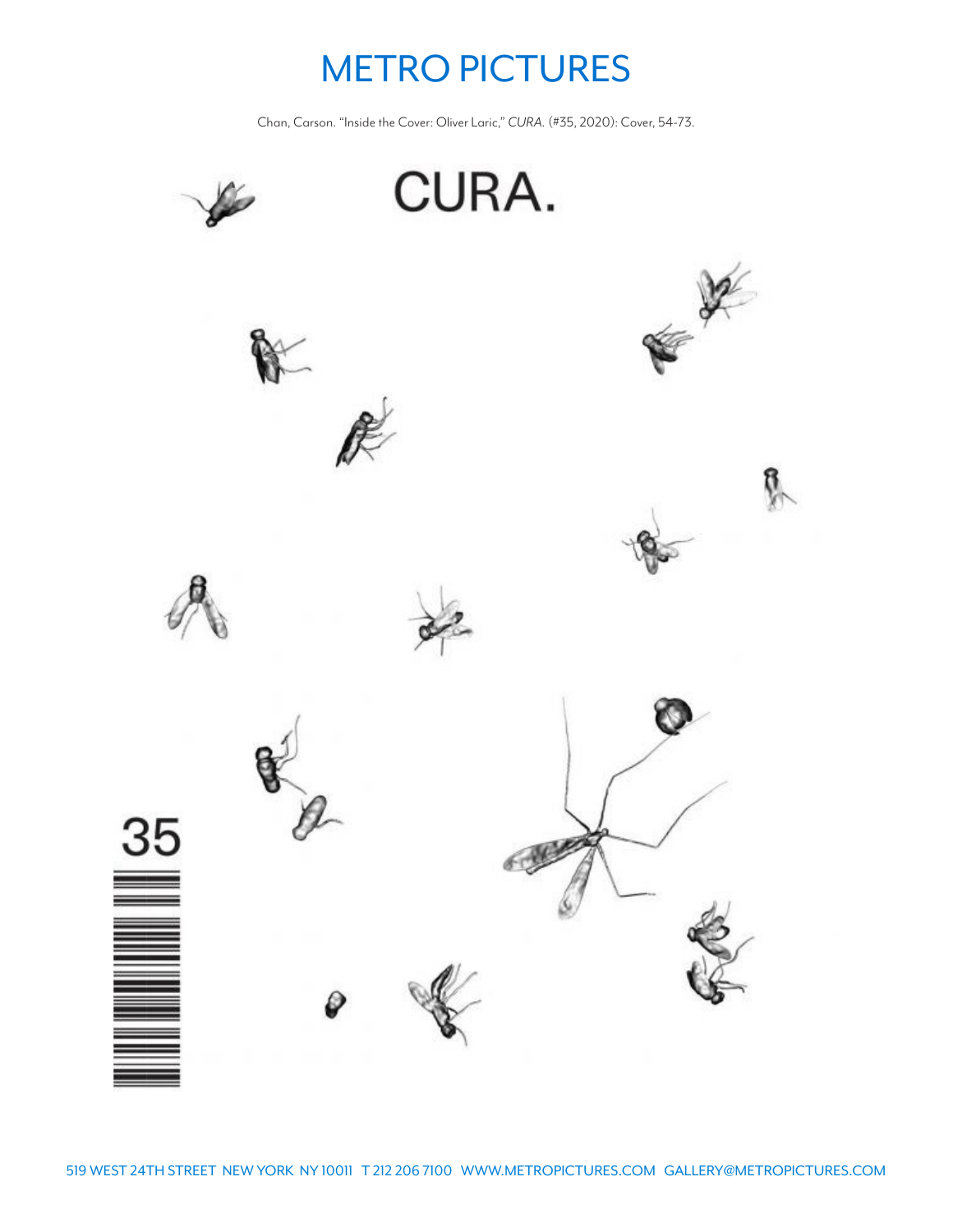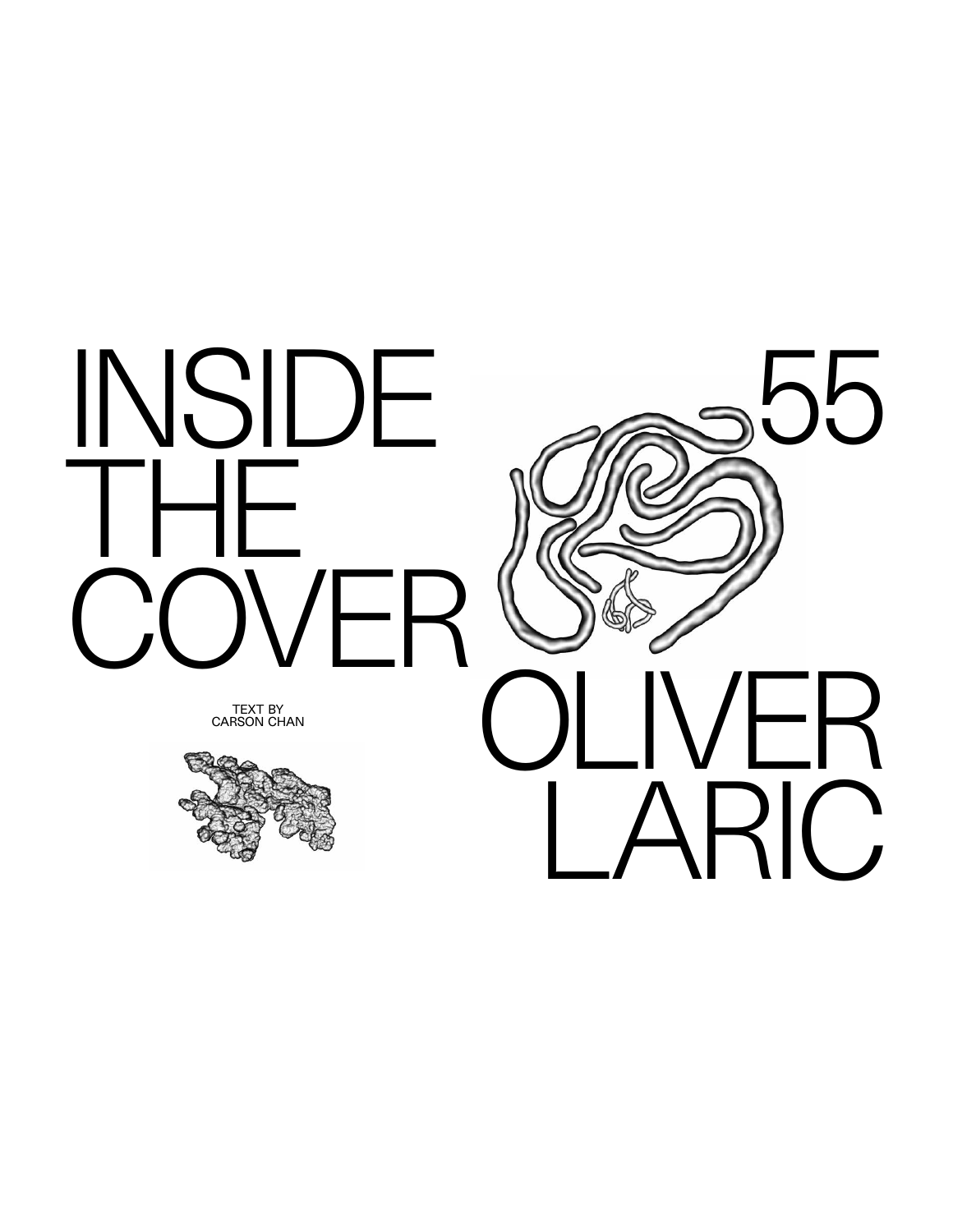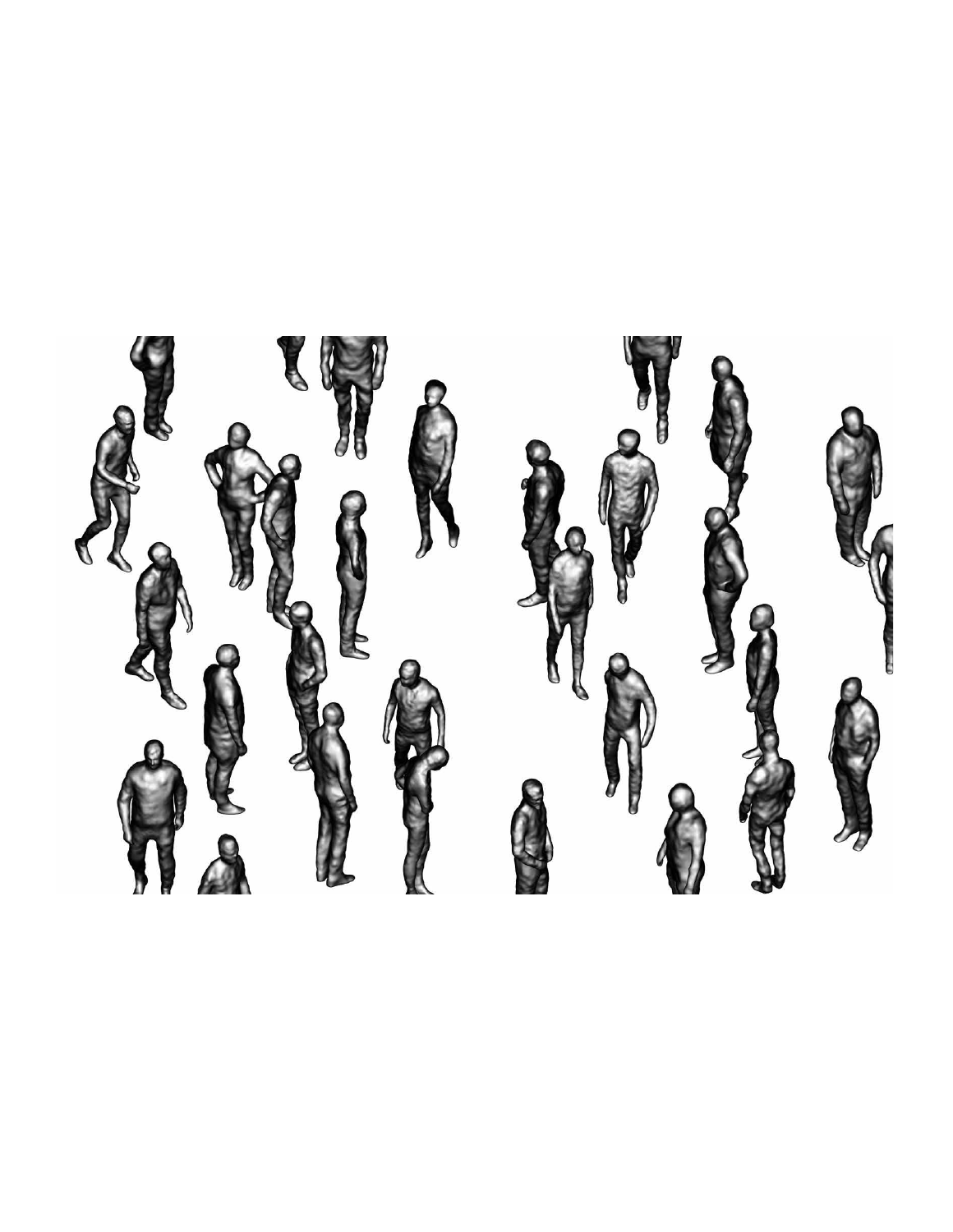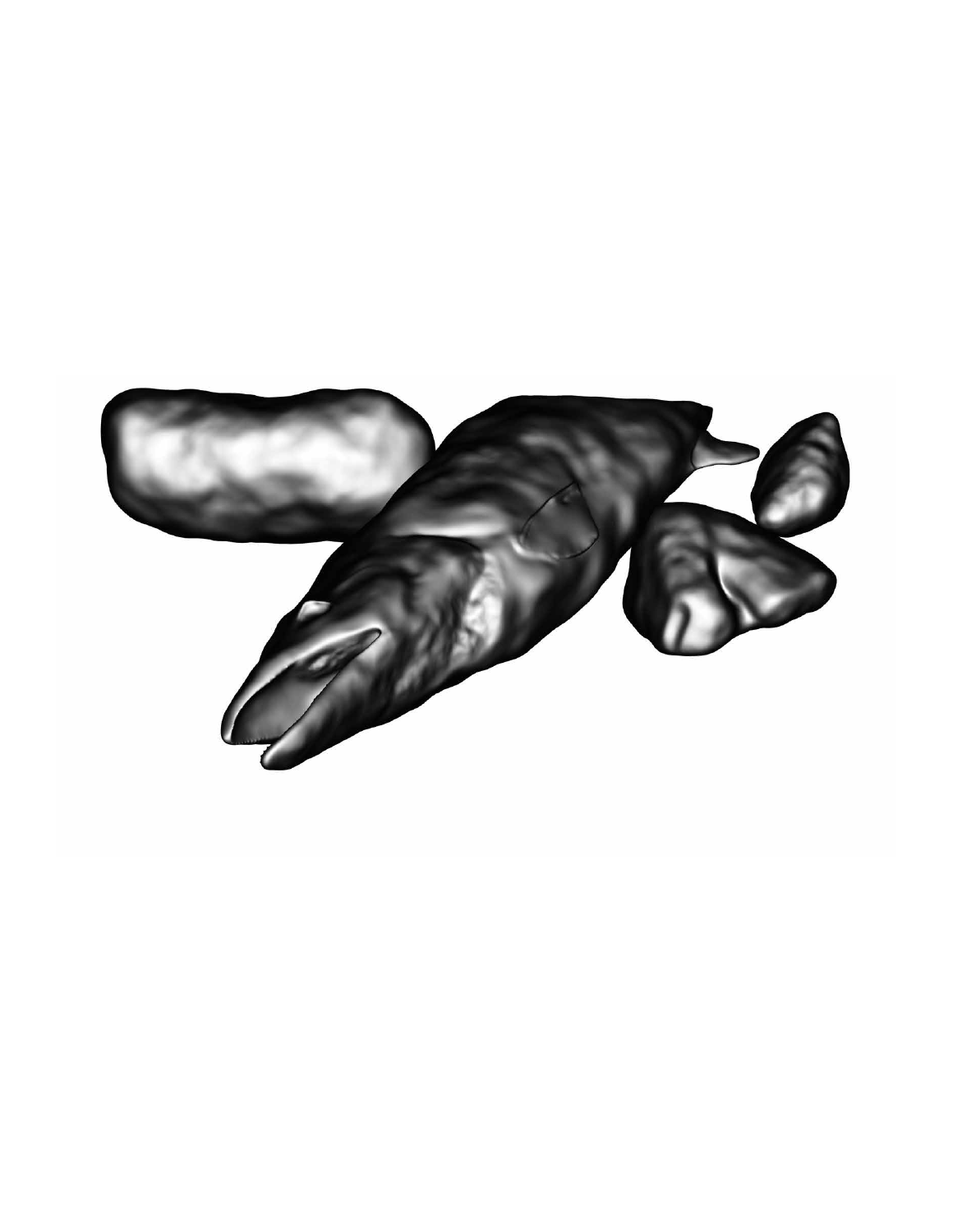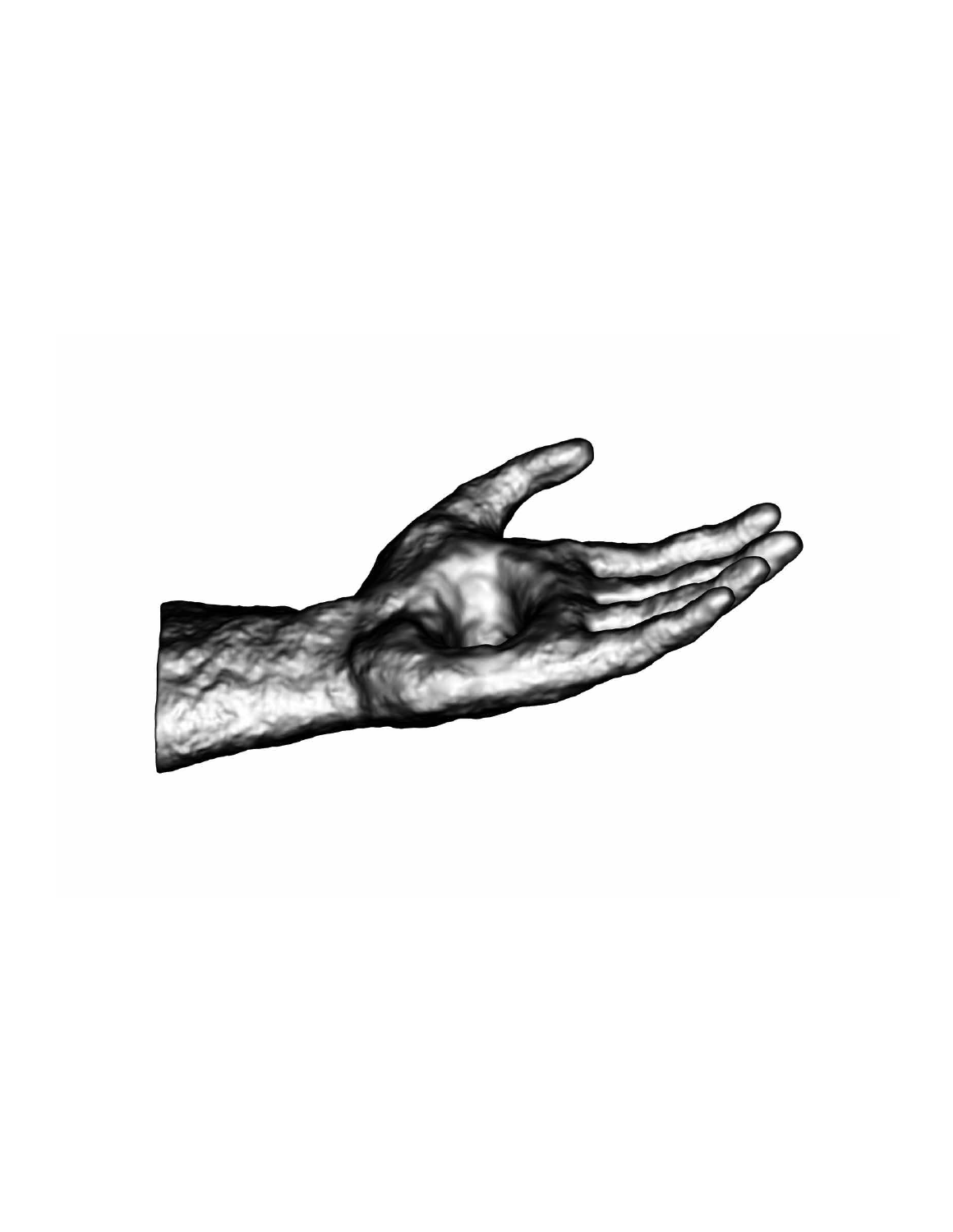

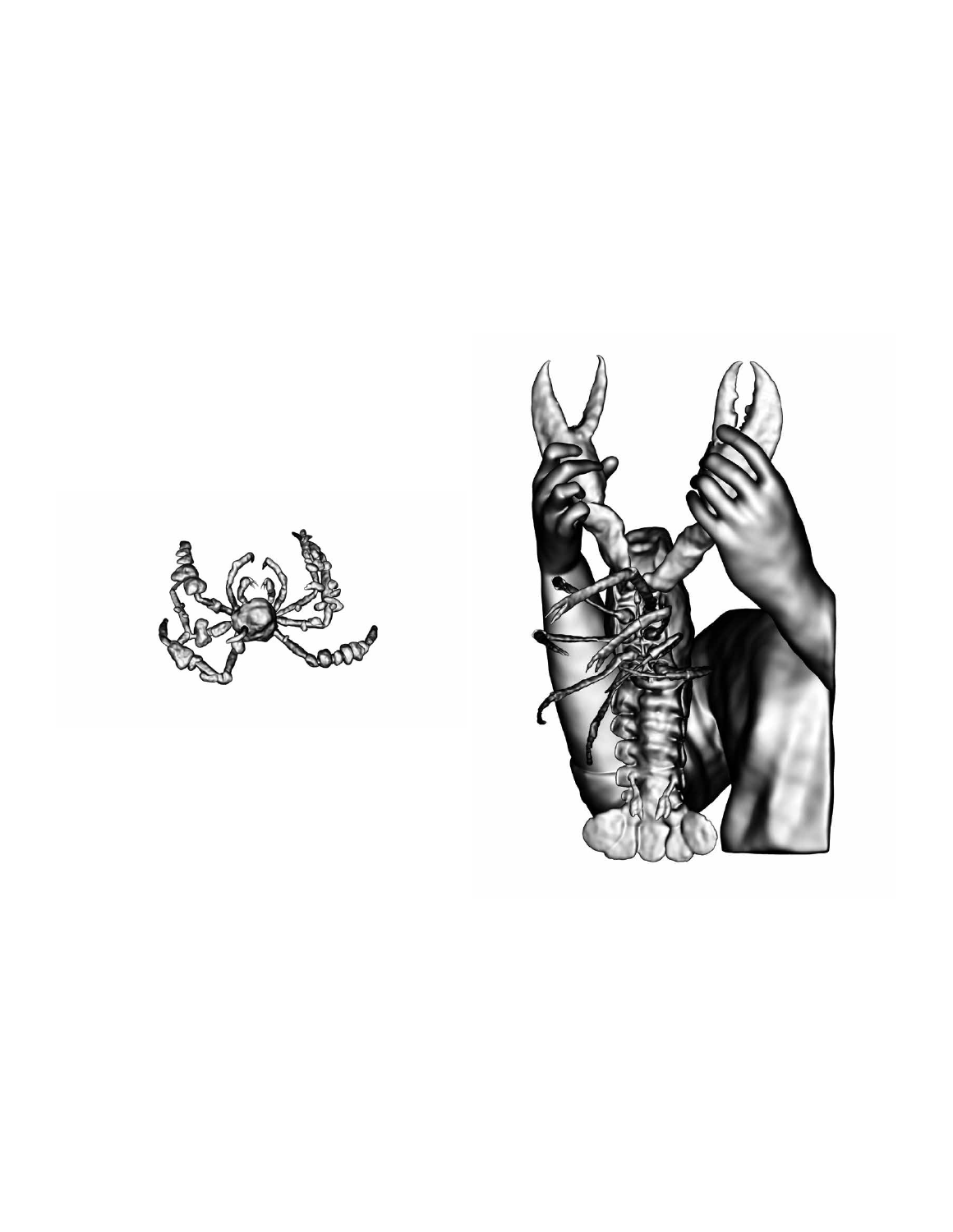





Ó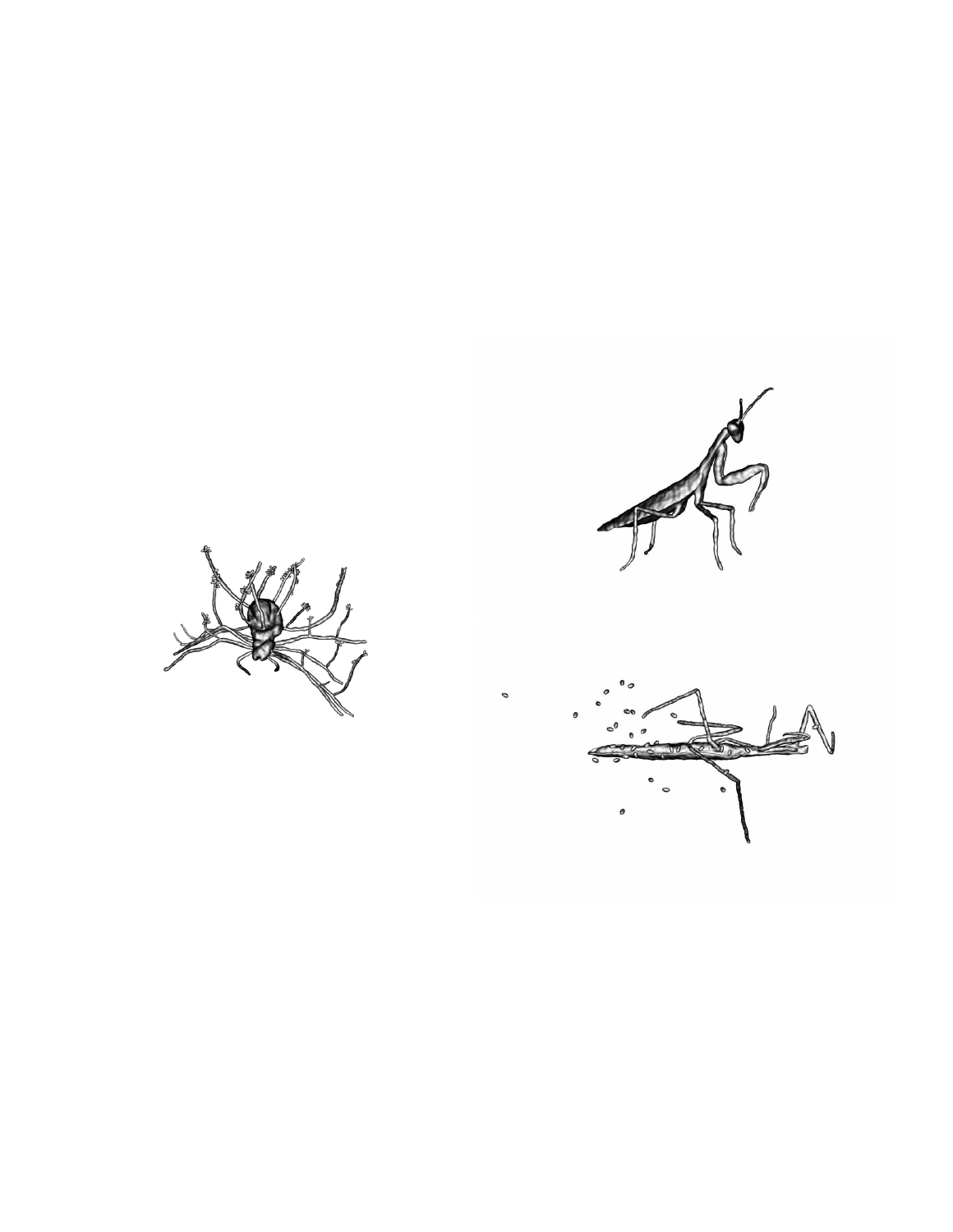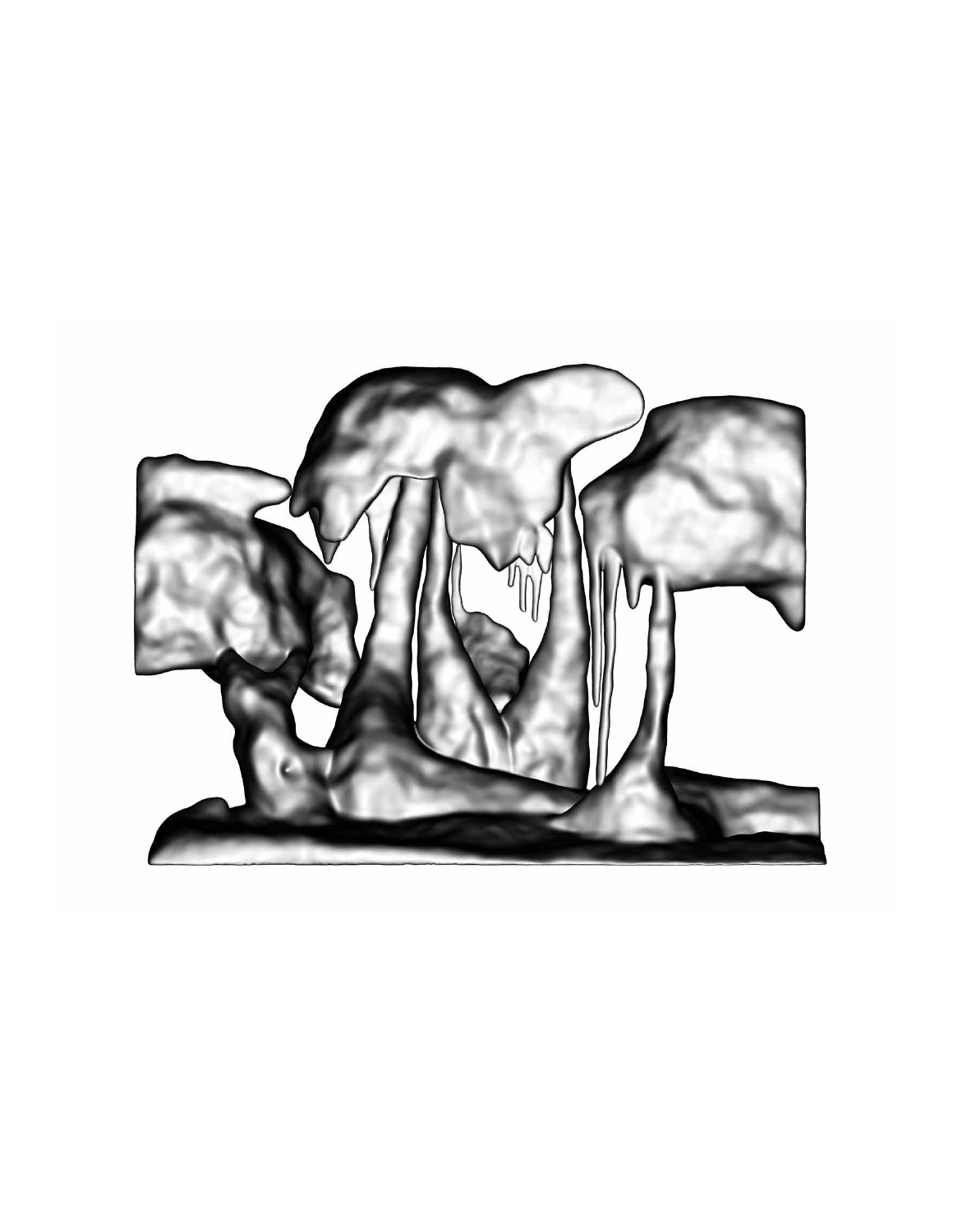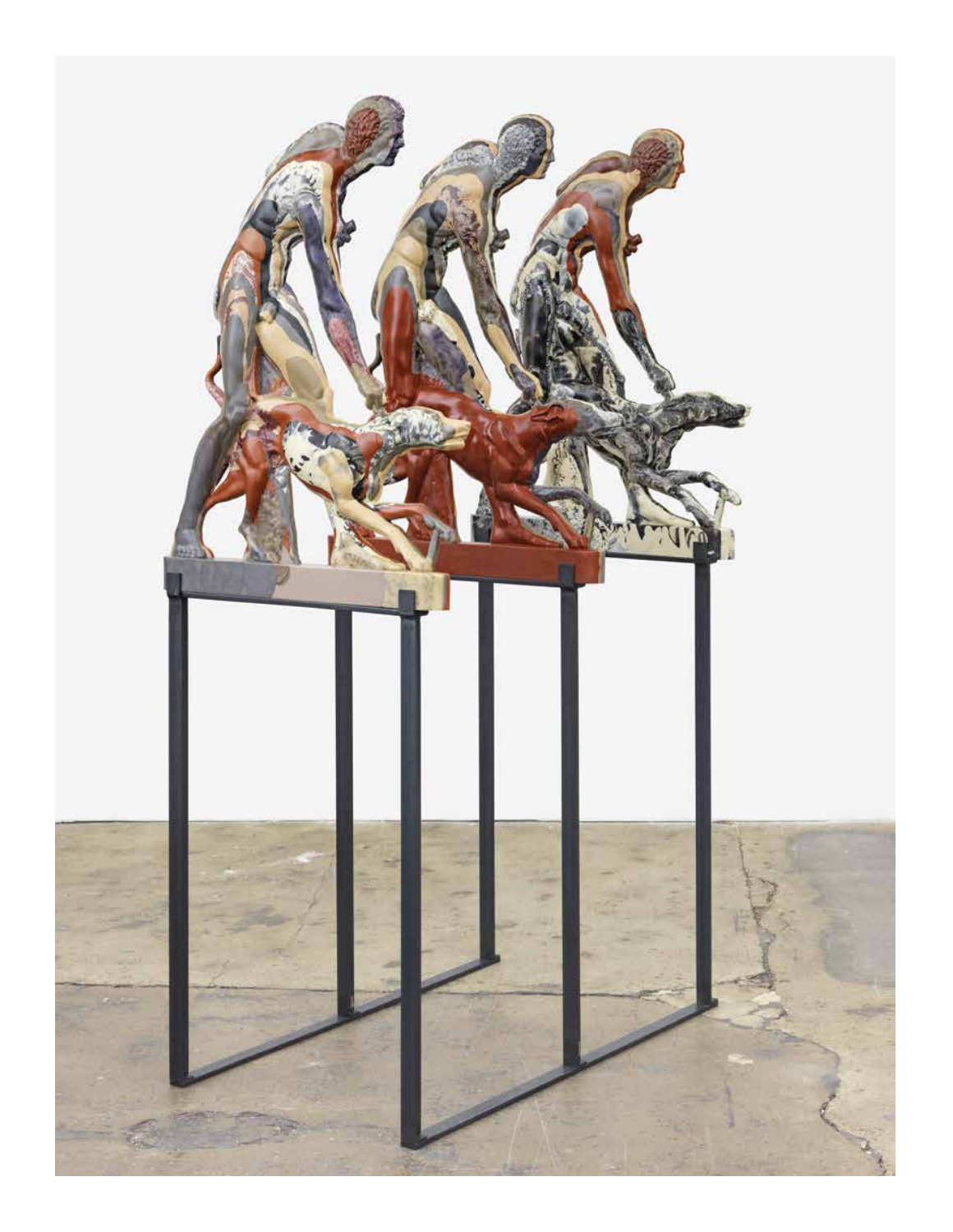## THINGS AND STUFFING: OLIVER LARIC'S *UNTITLED* (2020)

Rendered in a dimpled, luminous grey, the animated figures in Oliver Laric's video, *Untitled* (2020), appear as if captured by a scanning electron microscope, or made of hammered tin. Sharp, rhythmic cuts bring us from one tableau to the next. A praying mantis turns its head; a crab moves across the screen; flies, worms, and eukaryote-like critters swarm; a sea urchin, lobster, and horseshoe crab are held up as if by a vendor at a seafood market; an assortment of fungi fruit from various surfaces. Everything moves with a vibrant jerkiness as in stop-motion animations or time-lapse videos. There's a sense that we're seeing something come into being. A lumpy mass grows a head and limbs to become a man in repose. A snout protrudes from a shapeless lump to become a frog. A figure evolves from an embryonic mass. Topologically, the sea creatures, insects, humans, and fungi are all bags or vessels—wireframe nets molded into life forms.

The notion that the world is populated by vessels is found in much of Laric's work. *The Hunter and His Dog* (2014) is a series of low-relief sculptures made by pouring polyurethane into molds made from 3D scans of John Gibson's neo-classical sculpture of the same name (1838). The resin is mixed with powdered jade, aluminum, bronze, and various pigments, then poured into the mold as if making marble cake. Privileging content over form is emphasized by the fact that the sculpture exists in multiples. Each pour in the mold produces the same form with a different marbling pattern. In Laric's hands, Gibson's *The Hunter and His Dog* is merely a vessel and its content—its substance, its meaning—comes from what fills out the form. *Sleeping Boy* (2016), a 3D printed sculpture fashioned after another Gibson scan, proposes the opposite. Where the marble mid-19th century original, carved under the tutelage of Canova in Rome, displays Gibson's ability to

hew supple, youthful flesh from stone, under Laric's hand, the boy's soft slack body and the clumped wool of his sheepskin seat are rendered into a series of thin plastic shells fastened together to form a figural whole. In

this case, the surface is the content.

In fact, many—if not most—of Laric's things can be construed as vessels. The opening lines of Tristan Garcia's philosophical work, *Form and Object: A Treatise on Things* (2014), comes to mind. "Our time," he writes, "is perhaps the time of an epidemic of things." In a world where things increase in number at an exponential rate, Garcia proposes that one way to attend to everything is to remove the hierarchies we've previously used to put the world into categories. Rather than cramming more books onto a full shelf, he lays them side-by-side on the ground. For Garcia, objects and things (a sculpture, a sea urchin, the Internet, the coronavirus etc.) exist before we ascribe meaning to them (a piece of rock exists even before we recognize its existence). Things come into being when their various attributes combine. Imagine everything as a container filled with cards with qualities and attributes written on them. A crab is nothing more than a vessel filled with cards labeled "marine animal," "exoskeleton," "invertebrate," "possesses pincers," and so on. The crab is defined by what is in the "crab vessel" and what is not. "Being comes inside a thing and being goes outside it," Garcia writes. "A thing is nothing other than the *difference* between being-inside [*l'être entré*] and being-outside [*l'être sorti*]."

Returning to the pulsating, evolving forms in Laric's video, it bears mentioning that the question of formation is depicted through agents of decay and disintegration. We see fungi multiply on tree trunks, worms unspooling with life, bugs crowding over a dead mantis and crawling all over a frog, a cancerous growth metastasizing on a crab, a swarm of flies gathered on a man's back, what appears to be bacteria or mold spores rapidly proliferating, and a widening hole on an outstretched human hand—perhaps a terrifying time-lapse of a flesh-eating wound. Many of the animals in the video are scavengers and decomposers. Crabs, lobsters, worms, flies, ants, fungi, and bacteria all feed on dead things. In doing so, they break down organic material and make vital nutrients available for the ecosystem's primary producers, namely plants and algae. Just as death is necessary for life, decomposition is essential for the emergence of form.

Architecture theorist Keller Easterling proposed a similar thesis in her 2014 essay, *Subtraction*. In it, she argues that construction, though dominant, is only one process by which architects can shape the lived environment. Architects are trained to build, yet there are no institutionalized studies on how to unbuild or subtract. "Methods of demolishing, imploding, or otherwise subtracting building material," she writes, "are not among the essential skills imparted to architects-in-training." Subtracting from the world, dismantling the structures we've built up, clears new spaces and shapes our lived environment as powerfully as construction. Like Laric's decomposers, Easterling suggests that new and renewed realities can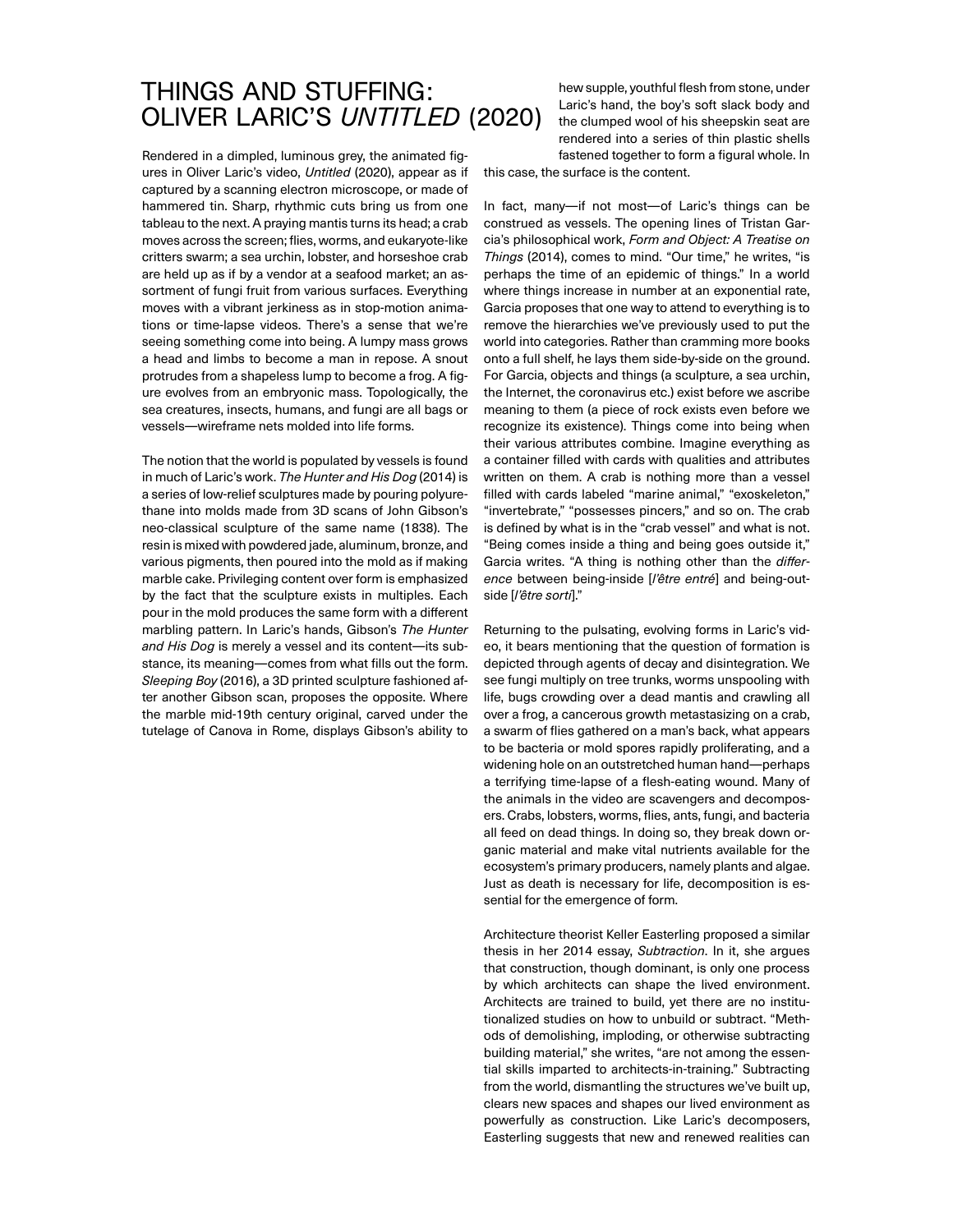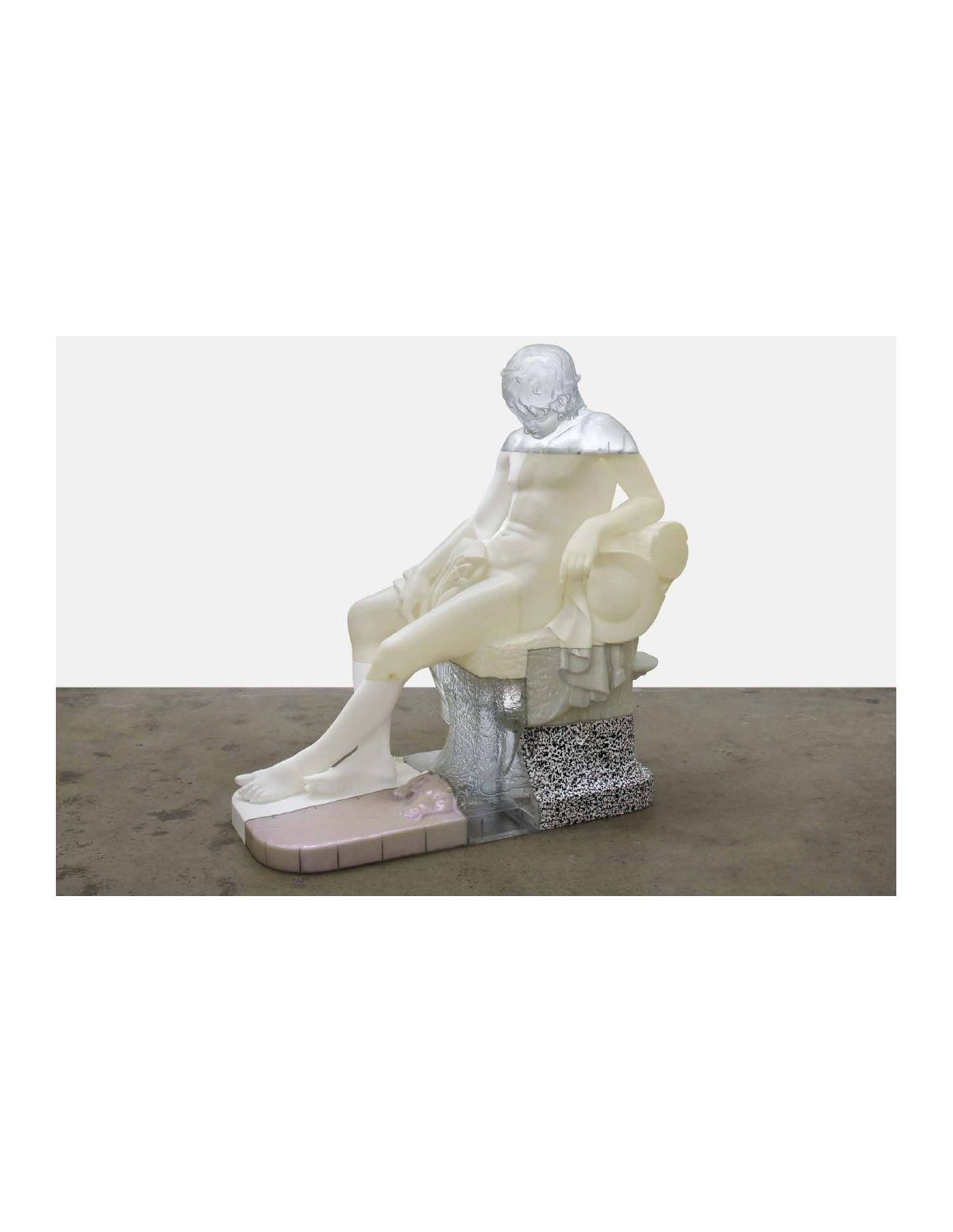## 72

## INSIDE THE COVER

only come into being by tearing down old structures. Architects value construction because the results of energy expended is thought to be more visible. "The general consensus within the discipline," she writes, "is that architectural efforts should be visible to photographs." This, of course, is wrong. Even in the recent past, the destruction of walls, towers, and monuments register photographically, ideologically, and politically in their profound absences. An ethics of space emerges from what is not there or no longer there.

The last two scenes in Laric's video depict a squid swimming across the screen past unknown floating globules, and what appears to be a time-lapse clip of a crowd of people milling around each other as if at a party or train station. The pairing of the squid and the human in these final scenes recalls Vilém Flusser philosophical treatise, *Vampyroteuthis Infernalis* (1987/2012), which probed the condition of being human through a biological exploration of the titular squid, the "vampire squid from hell." Measuring about thirty centimeters, it lives in the deepest, most oxygen deprived parts of the ocean. Its eight arms are webbed together, giving it the impression of wearing a cloak, like a vampire. It feeds exclusively on "marine snow," the tiny flakes of decomposed animals, feces, and plankton that drift into the abyss from above. When Flusser's book was first published—four years before he died tragically in a car crash in 1991—no one had ever seen a vampire squid alive. Found caught in deep sea drag nets, floating on the surface, or washed ashore, it was a species that humanity knew only in its death. Our lived environment and that of the vampire squid cannot be further apart. Indeed, just as it finds death as it approaches the ocean surface, humans cannot survive in the cold, pressurized, dark waters of its home; humans and squids are separated by half a billion years of evolutionary divergence, yet we shared an ancestor once, deep in the past. Flusser saw the ocean surface as a magic mirror. We can learn of the human condition by probing its antithesis. Like the promise of renewal represented by Laric's decomposers, or the value making logic of Easterling's subtraction, one of Flusser's most striking discoveries was an ethical one that derived from the cephalopod's form. Like humans, the vampire squid is bilaterally symmetrical. It differentiates between up and down, left and right, and given these formal attributes, Flusser argues that it must also be a dialectical thinker. Like us, it must "deny one side from the position of the other."

The squid is also a vessel, a bag. Its internal organs float freely within its body or mantle—the part humans like to slice into rings and deep fry in breading. The hollow of the squid is often used like sausage casing and stuffed with other ingredients; stuffed squid is enjoyed by coastal communities around the world. What would Flusser say about this? Forget aesthetics, forget philosophy, what if humanity's key form of interaction with the world is simply a metabolic one, adding to our biomass as we subtract from the world? If Laric's video suggests a topological affinity between all organisms—humans, squids etc.—the monster at hand is not a vampire, but rather, a cannibal.